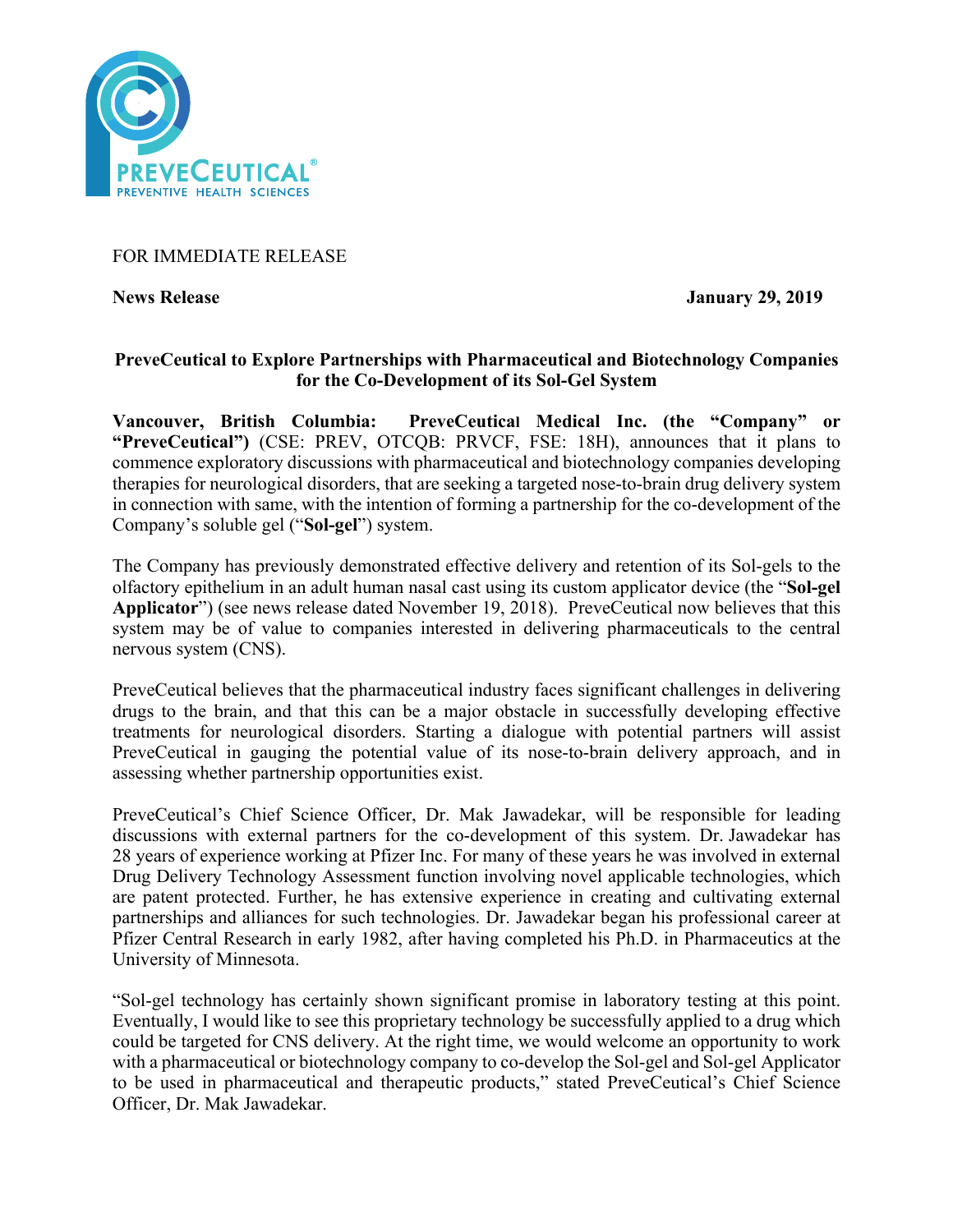"I am quite excited about this initiative. PreveCeutical started to work on the Sol-gel program over 22 months ago. By now, achieving primary proof of concept (POC) goals are on target to be met and preliminary results observed to date seem to exceed our expectations. PreveCeutical looks forward to opening new doors to work on co-developing the Sol-gel platform. Under the direction of Dr. Jawadekar, I am extremely confident of the possibilities," said PreveCeutical's Chairman, CEO and President, Stephen Van Deventer.

## *About PreveCeutical*

PreveCeutical is a health sciences company that develops innovative options for preventive and curative therapies utilising organic and nature identical products.

PreveCeutical aims to be a leader in preventive health sciences and currently has five research and development programs, including: dual gene therapy for curative and prevention therapies for diabetes and obesity; the Sol-gel Program; Nature Identical™ peptides for treatment of various ailments; non-addictive analgesic peptides as a replacement to the highly addictive analgesics such as morphine, fentanyl and oxycodone; and a therapeutic product for treating athletes who suffer from concussions (mild traumatic brain injury).

PreveCeutical sells CELLB9®, an Immune System Booster. CELLB9 is an oral solution containing polarized and potentiated essential minerals extracted from a novel peptide obtained from Caribbean Blue Scorpion venom. This product is available on the Company's website.

For more information about PreveCeutical, please visit www.PreveCeutical.com, follow us on Twitter: http://twitter.com/PreveCeuticals and Facebook: www.facebook.com/PreveCeutical.

# *On Behalf of the Board of Directors*

*"Stephen Van Deventer"* Chairman, CEO and President

#### *For further information, please contact:*

Deanna Kress Director of Corporate Communications & Investor Relations +1-778-999-6063 deanna@PreveCeutical.com

#### *Forward-Looking Statements:*

This news release contains forward-looking statements and forward-looking information (collectively, "forwardlooking statements") within the meaning of applicable Canadian and U.S. securities legislation, including the United States *Private Securities Litigation Reform Act of 1995*. All statements in this news release that are not purely historical are forward-looking statements and include statements regarding beliefs, plans, expectations and orientations regarding the future including, without limitation, the commencement of exploratory discussions, and the entry into of a partnership, with one or more pharmaceutical and biotechnology companies for the co-development of the Company's Sol-gel system, the development and testing of the Sol-gel formulations and the Sol-gel Applicator, the efficacy of the Company's products, matters related to the Company's current and planned research and development programs, including the Sol-gel drug delivery research and development program, the Company's anticipated business plans and its prospect of success in executing its proposed plans. Often, but not always, forward-looking statements can be identified by words such as "plans", "expects", "may", "intends", "anticipates", "believes", "proposes" or variations of such words including negative variations thereof and phrases that refer to certain actions, events or results that may, could, would, might or will occur or be taken or achieved. Actual results could differ from those projected